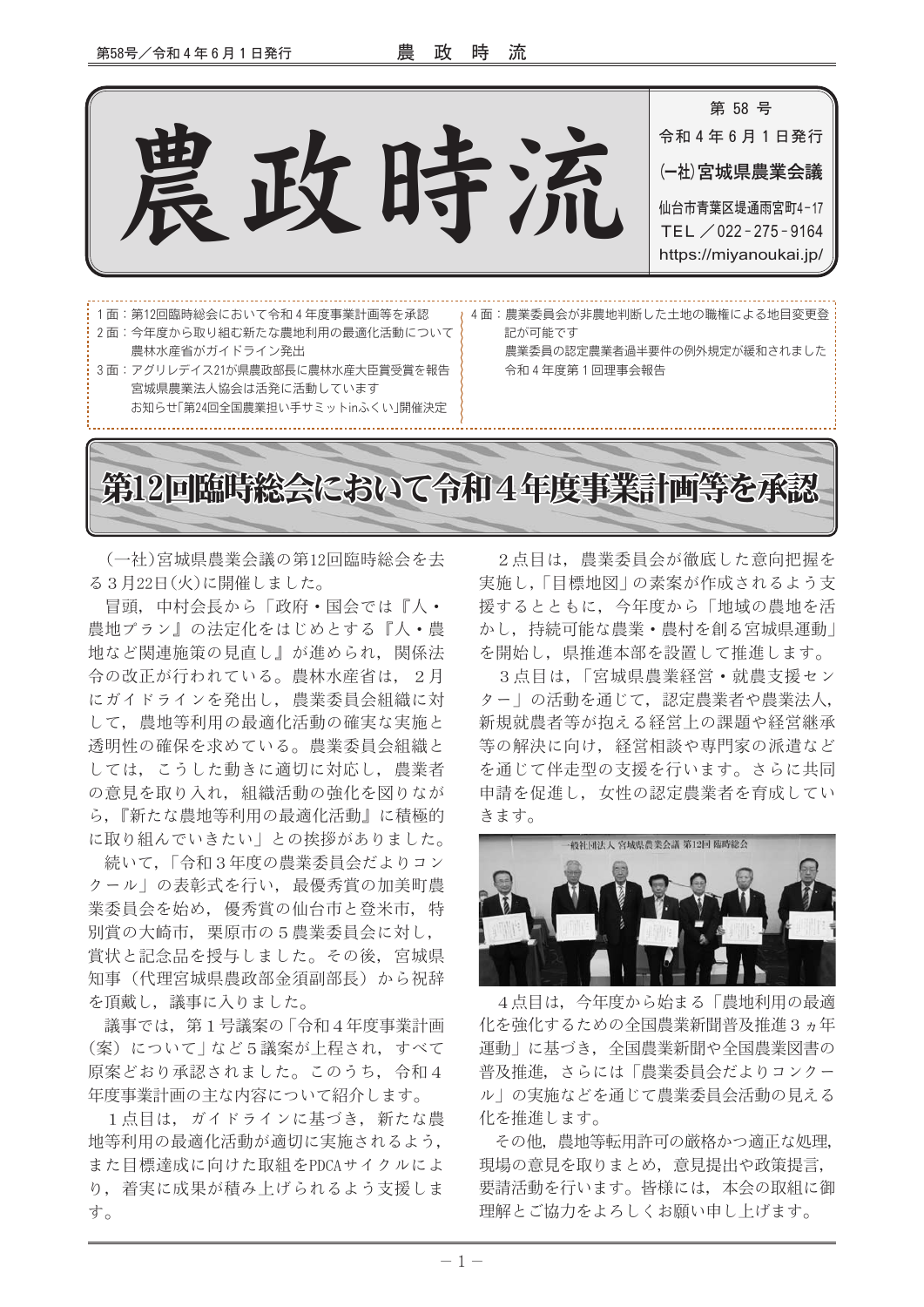## 今年度から取り組む新たな農地利用の最適化活動について 農林水産省がガイドライン発出

農林水産省は、「農業委員会による最適化活動 の推進等について(以下ガイドラインという) (令和4年2月2日付け3経営第2584号 経営局 長通知)を発出しました。

この通知では、農業委員や農地利用最適化推 進委員が実施する最適化活動は、農地の出し手 及び受け手の意向の把握、把握した意向を踏ま えた農地のあっせん、農地の定期的な見回り等 多岐にわたることを示した上で、農業委員会は 最適化活動を確実に実施することが重要であり、 その透明性を確保する必要があることから、最 適化活動の目標を設定し、最適化活動の実施状 況及び最適化活動の目標達成状況について点検·

②游休農地の解消について、従来は現在の游休 農地の全てを対象として目標設定がなされて いましたが、ガイドラインでは、令和3年度 の利用状況調査で判明した「緑区分」の游休 農地を令和4年度から8年度までの5年間で の解消に向けて目標設定することになります。 「黄区分」の游休農地については、基盤整備事 業の実施に向けた解消のための工程表を作成 することが目標となります。また、前年度に 新たに発生した緑区分の遊休農地は、当年度 の解消目標として設定することになり、再生 不可能な荒廃農地については、非農地判断の 取組みを図っていきます。

評価して、その結果を公表す ることが定められました。

市町村農業委員会は、今年度 からガイドラインを踏まえて, 「新たな農地利用最適化活動」 に取り組むことになります。ま た、農地利用最適化交付金につ いては、令和4年度から交付の 仕組みを見直し、最適化活動 に係る活動と成果についての 目標を定め、その達成度合い に応じて交付されることとな りますが、活動量に重きを置 くことになっております。

|[成果目標]| については、①農地の集積, ②遊休 農地の解消, 3新規参入の促進の3つで推進 委員等の担当区域ごとに目標の設定を行うこ とになっていますので、担当区域ごとの目標 の合計が農業委員会の目標を下回らないよう に設定する必要があることにご留意願います。 13農地の集積 について、農地利用最適化指針に おいて設定している農地の利用集積率の目標 が80%以上の農業委員会では、当該目標の達 成に向けた当年度の集積面積の目標を設定す ることとなります。農地利用最適化指針を策 定していない又は農地の利用集積率の目標が 80%未満の農業委員会では、県の「農業経営 |基盤強化促進基本方針 | で定めた農地の利用 集積の目標の達成に向けた当年度の集積面積 の目標を設定することとなりますが、県目標 に対し、農業委員会が地域の実情に応じて弾 力的に目標を設定できるものとなっています。

「新たな農地利用最適化」における活動記録簿の記帳の留意点 活動記録簿に日常活動である「農地の見守り」活動・「仲間への声掛け」活動の記入を 活動記録簿の記入例 これまでの活動記録の記入例 これからの活動記録の記入例 予め決まっている会議への参加と事務 日々の「農地の見守り」活動・「仲間への声掛 局からの依頼による取り組みが中心 け」活動の記帳 1総会に参加した 1畦道を歩いていたらAさんに会い、来年から自分の ②今月の総会に係る案件に現地調査立会 田んぼを貸したいと頼まれた(担い手への農地集積) 3農地パトロールに参加 2朝、田んぼに行く途中で〇でイノシシが圃場にいる のを発見した(耕作放棄の兆候の把握、遊休農地 の発生(防止・解消) 3集落の懇親会でDさんから来年は畑をやめたいと の話を聞いた(担い手への農地集積) 4)人·農地プランの話合いに参加するようにE、F さんに電話した。 ⑤家から〇までの圃場の無事を確認した。

> 3新規参入の促進 について、新規参入者への 貸付等について同意を得た農地を公表するこ とになり、その目標面積については平成28年 度から平成30年度までの各年度の権利設定等 の面積の平均の1割以上となるよう設定する こととなりました。

> [活動日数目標] については、成果目標の達成に 向けて、地域の実情を勘案しつつ最適化活動 に必要な「活動日数」の目標を設定すること としています。農業委員会活動を農業者等の 理解を得て効果的に実施するためには、活動 の「見える化」が不可欠であることから、これ までも活動日誌や活動記録簿への記帳を推進 してきましたが、これからは周辺農地の見守 りや農家への声掛け活動など、多岐にわたり 日常的に行われている最適化活動を活動記録 簿への記帳を徹底していくこととされました。 活動時間にかかわらず最適化活動を行った場 合は、忘れずに活動記録簿に記帳しましょう。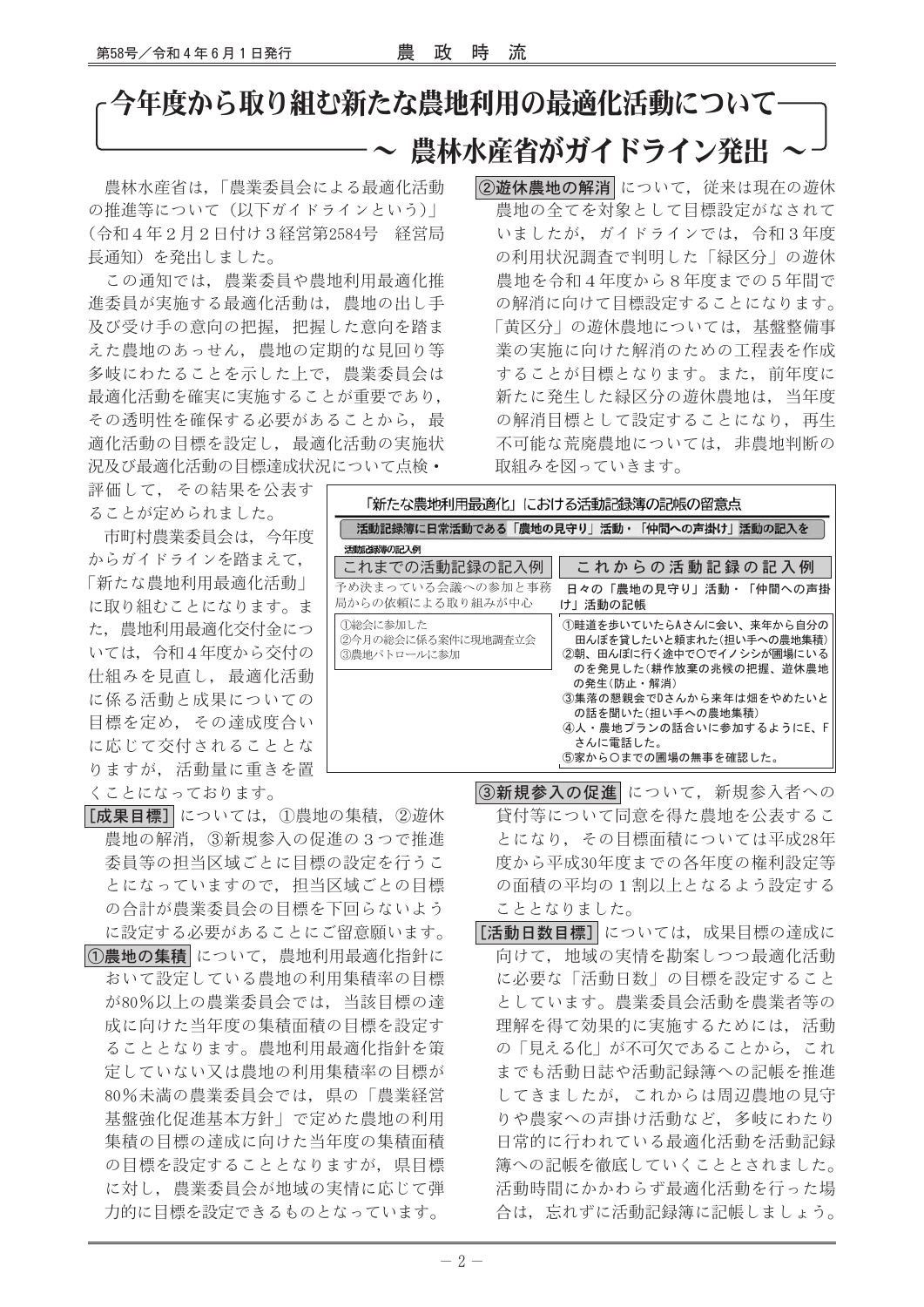# みやぎアグリレディス21が県農政部長に農林水産大臣賞受賞を報告

みやぎアグリレディス21が4月8日に、宮城 県農政部の宮川耕一部長を表敬訪問し、令和3 年度農山漁村女性活躍表彰(主催:農山漁村男女 共同参画推進協議会 • (一社)未来農業創造研究 会)の女性地域社会参画部門(組織の部)において, 最優秀賞の農林水産大臣賞を受賞したことを報 告しました。

市町村長、市町村議会議長等への農業委員会 への女性登用促進要請等の活動が評価されたも ので、伊藤惠子会長は「この受賞は、これまで の活動に御支援をいただいた宮城県農業会議と, 御理解と御指導をいただきました宮城県や市町 村農業委員会等の皆様のお陰と感謝しておりま

す」と挨拶しました。宮川部長は「女性登用が更 に進み宮城県の農業が活性化するよう、男女共 同参画の理解促進や女性リーダーの育成支援等 の取組みを進めていきたい」と話されました。



### 宮城県農業法人協会は活発に活動しています

宮城県農業法人協会(会長:日野雅晴氏 登米 市(有)日野畜産代表取締役)は、3月3日に「現 地視察及び法人セミナー」を石巻市河北で開催 し、会員36人の参加がありました。

最初に、石巻地域事例紹介として、(有)高須 賀農産からは、GAPを取り入れた経営について, (有)アグリードなるせからは、6次産業化につ いて報告いただきました。また、本会及び農林 中央金庫仙台支店(支店長:徳永雄亮氏)で取 り組んだ「スマート農業"経営効果"実証プロジェ クト」について、農林中央金庫仙台支店より報 告いただきました。今年度は水稲農業のリモー



日野会長と東北農政局経営・事業支援部長 吉永 宏喜氏 (左)

63 知らせ 「第24回全国農業担い手サミット in ふくい」開催決定について

全国から意欲ある農業者が集まり、自らの経 営改善、地域農業·農村の発展を目指して交流 する「第24回全国農業担い手サミット in ふくい」 が開催されます。

1. 全体交流会 令和4年10月20日(木) 会 場:サンドーム福井 福井県越前市 ※ 同日午前, 「令和4年度全国優良経営体

トセンシングの経営効果実証に取り組んでおり, ドローンを用いて、圃場内の育成状況を計測し、 そのデータ解析後にはセンシングマップに連動 したラジコンヘリによる追肥を実施し、センシ ングに基づいて追肥を実践した圃場と慣行圃場 の収量や費用、必要な労働力などについて報告 いただきました。

また、現地視察として(株)デ・リーフデ北上 と(株)宮城リスタ大川を見学しました。両法人 とも津波被災地で営農を行っており、最新の技 術を用いた取組や今後の展望など、積極的な質 問により活発な意見交換が行われました。

さらに、宮城県農業法人協会では、令和4年 3月16日に発生した地震による会員の被害状況 調査を実施しました。今回は施設園芸、畜産経 営体被害が多く、地盤沈下等による傾きやひび 割れ、また、ハウスや潅水設備の破損が見られ ました。さらに、生産量の減少による売り上げ の減少が見込まれることから、支援対策が必要 である旨、被害状況の報告と要望を農林水産省 及び宮城県へ要請しました。

表彰式|(農林水産大臣賞除く)を開催予定 2. 地域交流会

- ①情報交換会 令和4年10月20日(木) 会 場:福井県内6か所
- ②現地研修会 令和4年10月21日(金) コース:福井県内32コース